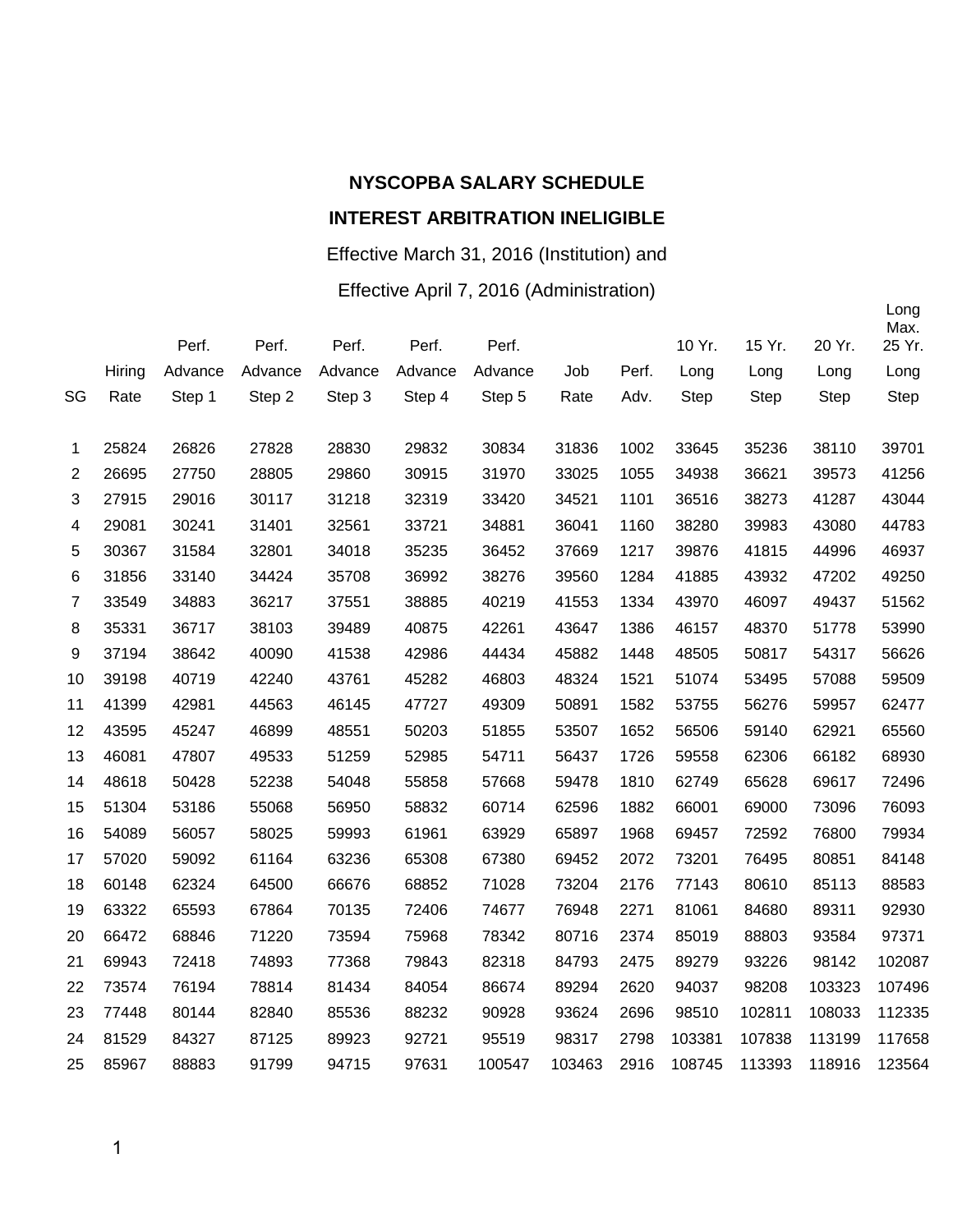# **NYSCOPBA SALARY SCHEDULE**

#### **INTEREST ARBITRATION INELIGIBLE**

Effective March 30, 2017 (Institution) and

Effective April 6, 2017 (Administration)

|                |        | Perf.   | Perf.   | Perf.   | Perf.   | Perf.   |        |       | 10 Yr. | 15 Yr.      | 20 Yr. | Long<br>Max.<br>25 Yr. |
|----------------|--------|---------|---------|---------|---------|---------|--------|-------|--------|-------------|--------|------------------------|
|                | Hiring | Advance | Advance | Advance | Advance | Advance | Job    | Perf. | Long   | Long        | Long   | Long                   |
| SG             | Rate   | Step 1  | Step 2  | Step 3  | Step 4  | Step 5  | Rate   | Adv.  | Step   | <b>Step</b> | Step   | Step                   |
| 1              | 26340  | 27362   | 28384   | 29406   | 30428   | 31450   | 32472  | 1022  | 34317  | 35940       | 38871  | 40494                  |
| $\overline{2}$ | 27229  | 28305   | 29381   | 30457   | 31533   | 32609   | 33685  | 1076  | 35636  | 37353       | 40364  | 42081                  |
| 3              | 28473  | 29596   | 30719   | 31842   | 32965   | 34088   | 35211  | 1123  | 37246  | 39038       | 42112  | 43904                  |
| 4              | 29663  | 30846   | 32029   | 33212   | 34395   | 35578   | 36761  | 1183  | 39045  | 40782       | 43941  | 45678                  |
| 5              | 30974  | 32215   | 33456   | 34697   | 35938   | 37179   | 38420  | 1241  | 40671  | 42649       | 45894  | 47873                  |
| $\,6$          | 32493  | 33803   | 35113   | 36423   | 37733   | 39043   | 40353  | 1310  | 42725  | 44812       | 48148  | 50237                  |
| $\overline{7}$ | 34220  | 35581   | 36942   | 38303   | 39664   | 41025   | 42386  | 1361  | 44851  | 47021       | 50428  | 52595                  |
| 8              | 36038  | 37452   | 38866   | 40280   | 41694   | 43108   | 44522  | 1414  | 47082  | 49339       | 52816  | 55072                  |
| 9              | 37938  | 39415   | 40892   | 42369   | 43846   | 45323   | 46800  | 1477  | 49475  | 51834       | 55404  | 57759                  |
| 10             | 39982  | 41533   | 43084   | 44635   | 46186   | 47737   | 49288  | 1551  | 52093  | 54562       | 58227  | 60697                  |
| 11             | 42227  | 43841   | 45455   | 47069   | 48683   | 50297   | 51911  | 1614  | 54832  | 57404       | 61158  | 63729                  |
| 12             | 44467  | 46152   | 47837   | 49522   | 51207   | 52892   | 54577  | 1685  | 57636  | 60323       | 64179  | 66871                  |
| 13             | 47003  | 48764   | 50525   | 52286   | 54047   | 55808   | 57569  | 1761  | 60752  | 63555       | 67509  | 70312                  |
| 14             | 49590  | 51436   | 53282   | 55128   | 56974   | 58820   | 60666  | 1846  | 64002  | 66939       | 71008  | 73944                  |
| 15             | 52330  | 54250   | 56170   | 58090   | 60010   | 61930   | 63850  | 1920  | 67323  | 70382       | 74560  | 77617                  |
| 16             | 55171  | 57178   | 59185   | 61192   | 63199   | 65206   | 67213  | 2007  | 70844  | 74042       | 78334  | 81531                  |
| 17             | 58160  | 60274   | 62388   | 64502   | 66616   | 68730   | 70844  | 2114  | 74668  | 78028       | 82471  | 85834                  |
| 18             | 61351  | 63571   | 65791   | 68011   | 70231   | 72451   | 74671  | 2220  | 78689  | 82225       | 86818  | 90358                  |
| 19             | 64588  | 66905   | 69222   | 71539   | 73856   | 76173   | 78490  | 2317  | 82685  | 86377       | 91100  | 94792                  |
| 20             | 67801  | 70223   | 72645   | 75067   | 77489   | 79911   | 82333  | 2422  | 86722  | 90582       | 95458  | 99321                  |
| 21             | 71342  | 73867   | 76392   | 78917   | 81442   | 83967   | 86492  | 2525  | 91068  | 95094       | 100108 | 104132                 |
| 22             | 75045  | 77718   | 80391   | 83064   | 85737   | 88410   | 91083  | 2673  | 95921  | 100175      | 105393 | 109649                 |
| 23             | 78997  | 81747   | 84497   | 87247   | 89997   | 92747   | 95497  | 2750  | 100481 | 104868      | 110194 | 114582                 |
| 24             | 83160  | 86014   | 88868   | 91722   | 94576   | 97430   | 100284 | 2854  | 105449 | 109995      | 115464 | 120012                 |
| 25             | 87686  | 90660   | 93634   | 96608   | 99582   | 102556  | 105530 | 2974  | 110918 | 115659      | 121292 | 126033                 |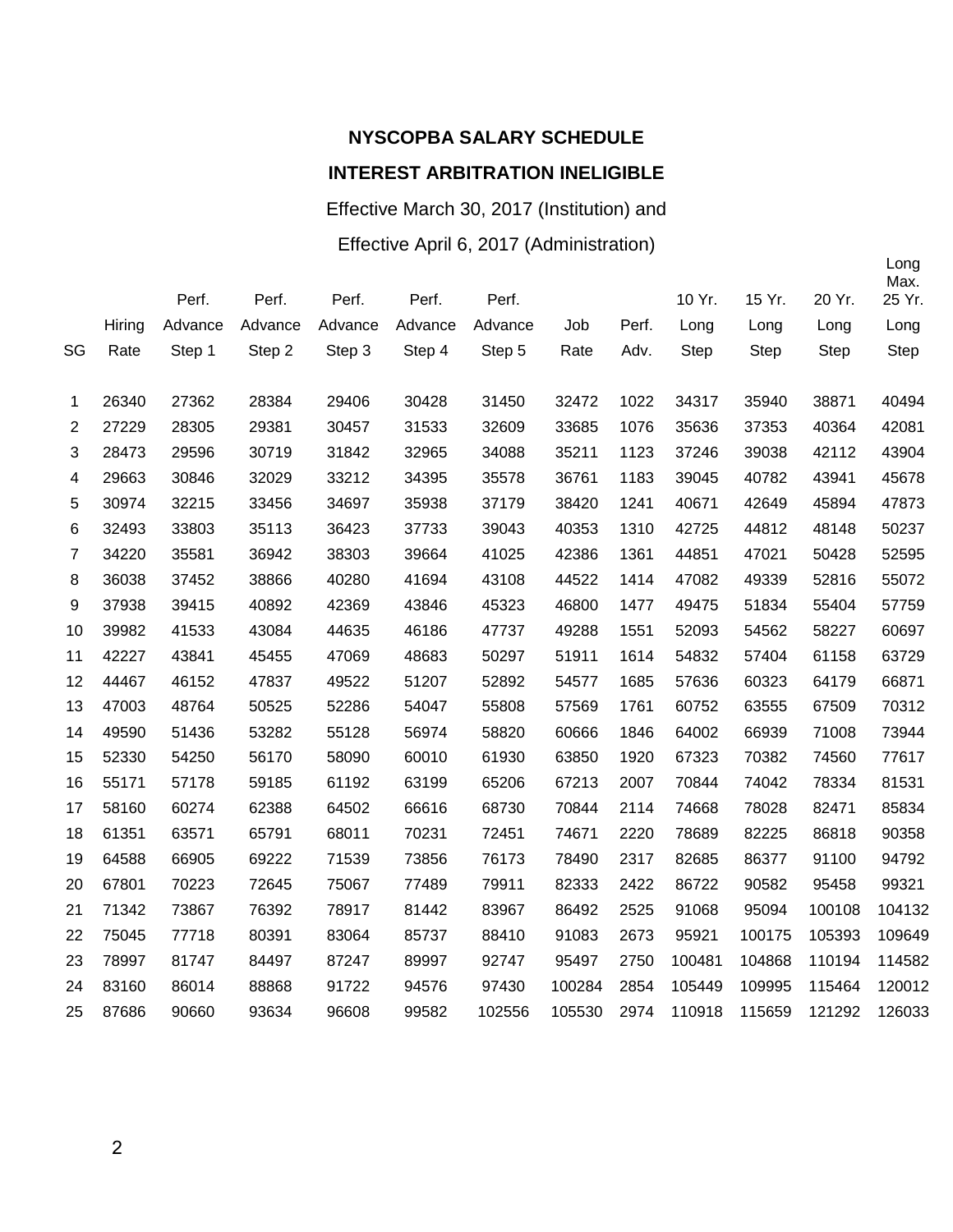# **NYSCOPBA SALARY SCHEDULE**

#### **INTEREST ARBITRATION INELIGIBLE**

Effective March 29, 2018 (Institution) and

#### Effective April 5, 2018 (Administration)

|                |        |         |         |         |         |         |        |       |             |             |        | Long<br>Max. |
|----------------|--------|---------|---------|---------|---------|---------|--------|-------|-------------|-------------|--------|--------------|
|                |        | Perf.   | Perf.   | Perf.   | Perf.   | Perf.   |        |       | 10 Yr.      | 15 Yr.      | 20 Yr. | 25 Yr.       |
|                | Hiring | Advance | Advance | Advance | Advance | Advance | Job    | Perf. | Long        | Long        | Long   | Long         |
| SG             | Rate   | Step 1  | Step 2  | Step 3  | Step 4  | Step 5  | Rate   | Adv.  | <b>Step</b> | <b>Step</b> | Step   | <b>Step</b>  |
| 1              | 26867  | 27909   | 28951   | 29993   | 31035   | 32077   | 33119  | 1042  | 35001       | 36656       | 39646  | 41301        |
| $\overline{2}$ | 27774  | 28872   | 29970   | 31068   | 32166   | 33264   | 34362  | 1098  | 36352       | 38103       | 41175  | 42926        |
| 3              | 29042  | 30188   | 31334   | 32480   | 33626   | 34772   | 35918  | 1146  | 37994       | 39822       | 42957  | 44785        |
| 4              | 30256  | 31463   | 32670   | 33877   | 35084   | 36291   | 37498  | 1207  | 39828       | 41599       | 44822  | 46593        |
| 5              | 31593  | 32859   | 34125   | 35391   | 36657   | 37923   | 39189  | 1266  | 41485       | 43503       | 46812  | 48831        |
| 6              | 33143  | 34479   | 35815   | 37151   | 38487   | 39823   | 41159  | 1336  | 43578       | 45707       | 49110  | 51241        |
| $\overline{7}$ | 34904  | 36292   | 37680   | 39068   | 40456   | 41844   | 43232  | 1388  | 45746       | 47960       | 51435  | 53645        |
| 8              | 36759  | 38201   | 39643   | 41085   | 42527   | 43969   | 45411  | 1442  | 48022       | 50324       | 53871  | 56172        |
| 9              | 38697  | 40204   | 41711   | 43218   | 44725   | 46232   | 47739  | 1507  | 50468       | 52874       | 56515  | 58917        |
| 10             | 40782  | 42364   | 43946   | 45528   | 47110   | 48692   | 50274  | 1582  | 53135       | 55653       | 59392  | 61911        |
| 11             | 43072  | 44718   | 46364   | 48010   | 49656   | 51302   | 52948  | 1646  | 55927       | 58551       | 62380  | 65002        |
| 12             | 45356  | 47075   | 48794   | 50513   | 52232   | 53951   | 55670  | 1719  | 58790       | 61531       | 65464  | 68210        |
| 13             | 47943  | 49739   | 51535   | 53331   | 55127   | 56923   | 58719  | 1796  | 61966       | 64825       | 68858  | 71717        |
| 14             | 50582  | 52465   | 54348   | 56231   | 58114   | 59997   | 61880  | 1883  | 65283       | 68278       | 72429  | 75424        |
| 15             | 53377  | 55335   | 57293   | 59251   | 61209   | 63167   | 65125  | 1958  | 68667       | 71788       | 76049  | 79167        |
| 16             | 56274  | 58321   | 60368   | 62415   | 64462   | 66509   | 68556  | 2047  | 72260       | 75522       | 79899  | 83160        |
| 17             | 59323  | 61479   | 63635   | 65791   | 67947   | 70103   | 72259  | 2156  | 76159       | 79587       | 84119  | 87549        |
| 18             | 62578  | 64842   | 67106   | 69370   | 71634   | 73898   | 76162  | 2264  | 80260       | 83867       | 88552  | 92163        |
| 19             | 65880  | 68243   | 70606   | 72969   | 75332   | 77695   | 80058  | 2363  | 84337       | 88103       | 92920  | 96686        |
| 20             | 69157  | 71628   | 74099   | 76570   | 79041   | 81512   | 83983  | 2471  | 88460       | 92397       | 97371  | 101311       |
| 21             | 72769  | 75345   | 77921   | 80497   | 83073   | 85649   | 88225  | 2576  | 92893       | 96999       | 102113 | 106218       |
| 22             | 76546  | 79273   | 82000   | 84727   | 87454   | 90181   | 92908  | 2727  | 97843       | 102182      | 107504 | 111845       |
| 23             | 80577  | 83382   | 86187   | 88992   | 91797   | 94602   | 97407  | 2805  | 102491      | 106965      | 112398 | 116874       |
| 24             | 84823  | 87734   | 90645   | 93556   | 96467   | 99378   | 102289 | 2911  | 107557      | 112194      | 117773 | 122412       |
| 25             | 89440  | 92474   | 95508   | 98542   | 101576  | 104610  | 107644 | 3034  | 113140      | 117976      | 123721 | 128557       |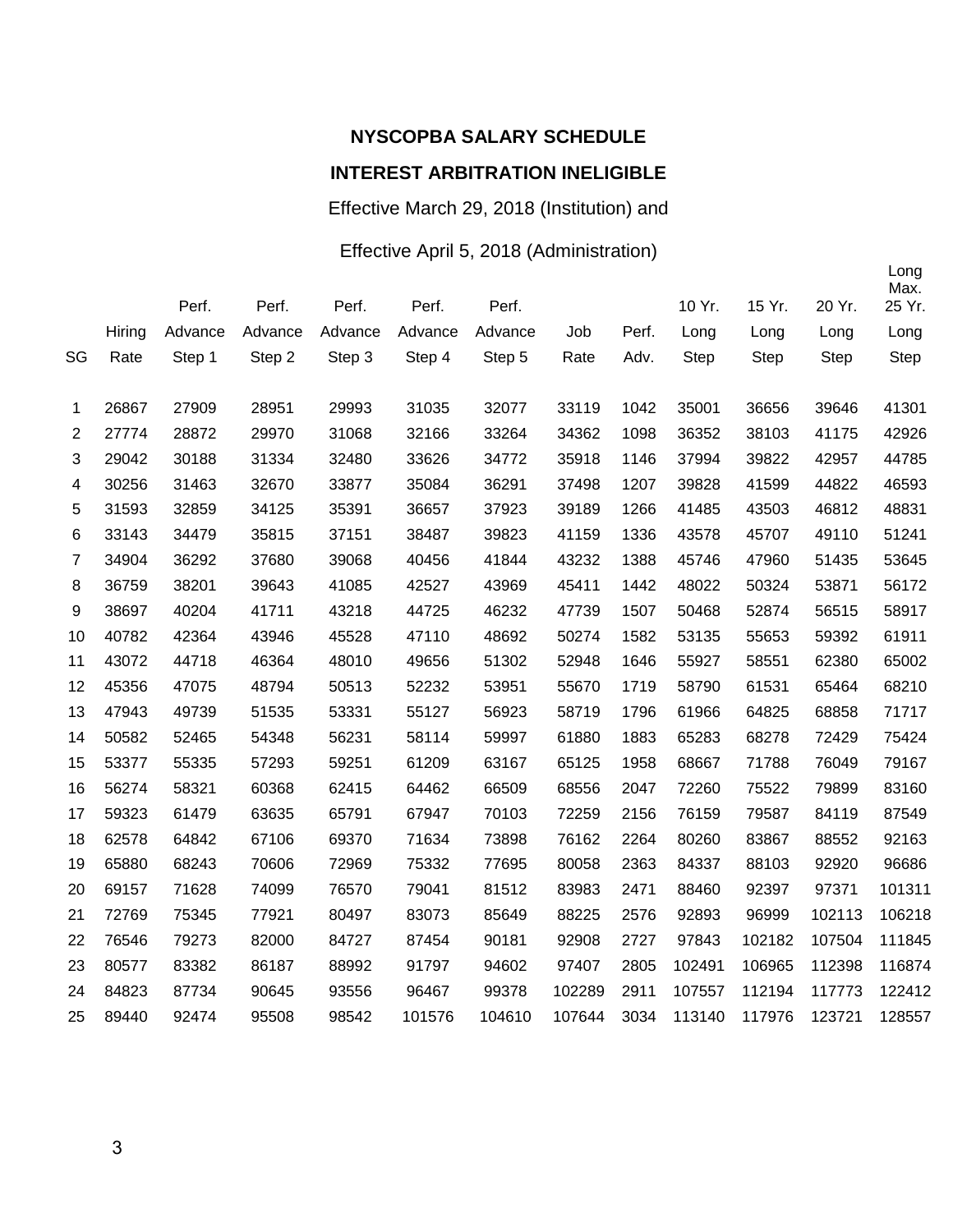Effective March 28, 2019 (Institution) and

#### Effective April 4, 2019 (Administration)

|                |        | Perf.   | Perf.   | Perf.   | Perf.   | Perf.   |        |       | 10 Yr. | 15 Yr.      | 20 Yr. | Long<br>Max.<br>25 Yr. |
|----------------|--------|---------|---------|---------|---------|---------|--------|-------|--------|-------------|--------|------------------------|
|                |        |         |         |         |         |         |        |       |        |             |        |                        |
|                | Hiring | Advance | Advance | Advance | Advance | Advance | Job    | Perf. | Long   | Long        | Long   | Long                   |
| SG             | Rate   | Step 1  | Step 2  | Step 3  | Step 4  | Step 5  | Rate   | Adv.  | Step   | <b>Step</b> | Step   | Step                   |
| 1              | 27404  | 28467   | 29530   | 30593   | 31656   | 32719   | 33782  | 1063  | 35702  | 37390       | 40440  | 42128                  |
| $\overline{2}$ | 28329  | 29449   | 30569   | 31689   | 32809   | 33929   | 35049  | 1120  | 37079  | 38865       | 41998  | 43784                  |
| 3              | 29623  | 30792   | 31961   | 33130   | 34299   | 35468   | 36637  | 1169  | 38755  | 40619       | 43817  | 45681                  |
| 4              | 30861  | 32092   | 33323   | 34554   | 35785   | 37016   | 38247  | 1231  | 40624  | 42430       | 45717  | 47524                  |
| 5              | 32225  | 33516   | 34807   | 36098   | 37389   | 38680   | 39971  | 1291  | 42313  | 44371       | 47746  | 49806                  |
| 6              | 33806  | 35169   | 36532   | 37895   | 39258   | 40621   | 41984  | 1363  | 44451  | 46623       | 50094  | 52268                  |
| $\overline{7}$ | 35602  | 37018   | 38434   | 39850   | 41266   | 42682   | 44098  | 1416  | 46662  | 48921       | 52465  | 54719                  |
| 8              | 37494  | 38965   | 40436   | 41907   | 43378   | 44849   | 46320  | 1471  | 48983  | 51331       | 54949  | 57296                  |
| 9              | 39471  | 41008   | 42545   | 44082   | 45619   | 47156   | 48693  | 1537  | 51477  | 53931       | 57645  | 60095                  |
| 10             | 41598  | 43212   | 44826   | 46440   | 48054   | 49668   | 51282  | 1614  | 54200  | 56769       | 60582  | 63152                  |
| 11             | 43933  | 45612   | 47291   | 48970   | 50649   | 52328   | 54007  | 1679  | 57046  | 59722       | 63628  | 66302                  |
| 12             | 46263  | 48016   | 49769   | 51522   | 53275   | 55028   | 56781  | 1753  | 59963  | 62759       | 66771  | 69572                  |
| 13             | 48902  | 50734   | 52566   | 54398   | 56230   | 58062   | 59894  | 1832  | 63206  | 66122       | 70236  | 73152                  |
| 14             | 51594  | 53515   | 55436   | 57357   | 59278   | 61199   | 63120  | 1921  | 66591  | 69646       | 73880  | 76935                  |
| 15             | 54445  | 56442   | 58439   | 60436   | 62433   | 64430   | 66427  | 1997  | 70040  | 73223       | 77569  | 80750                  |
| 16             | 57399  | 59487   | 61575   | 63663   | 65751   | 67839   | 69927  | 2088  | 73705  | 77032       | 81497  | 84823                  |
| 17             | 60509  | 62708   | 64907   | 67106   | 69305   | 71504   | 73703  | 2199  | 77681  | 81178       | 85800  | 89299                  |
| 18             | 63830  | 66139   | 68448   | 70757   | 73066   | 75375   | 77684  | 2309  | 81864  | 85543       | 90322  | 94005                  |
| 19             | 67198  | 69608   | 72018   | 74428   | 76838   | 79248   | 81658  | 2410  | 86023  | 89864       | 94777  | 98619                  |
| 20             | 70540  | 73061   | 75582   | 78103   | 80624   | 83145   | 85666  | 2521  | 90233  | 94248       | 99322  | 103341                 |
| 21             | 74224  | 76852   | 79480   | 82108   | 84736   | 87364   | 89992  | 2628  | 94753  | 98941       | 104158 | 108345                 |
| 22             | 78077  | 80859   | 83641   | 86423   | 89205   | 91987   | 94769  | 2782  | 99803  | 104228      | 109657 | 114085                 |
| 23             | 82189  | 85050   | 87911   | 90772   | 93633   | 96494   | 99355  | 2861  | 104541 | 109104      | 114646 | 119211                 |
| 24             | 86519  | 89488   | 92457   | 95426   | 98395   | 101364  | 104333 | 2969  | 109706 | 114436      | 120127 | 124858                 |
| 25             | 91229  | 94324   | 97419   | 100514  | 103609  | 106704  | 109799 | 3095  | 115405 | 120338      | 126198 | 131130                 |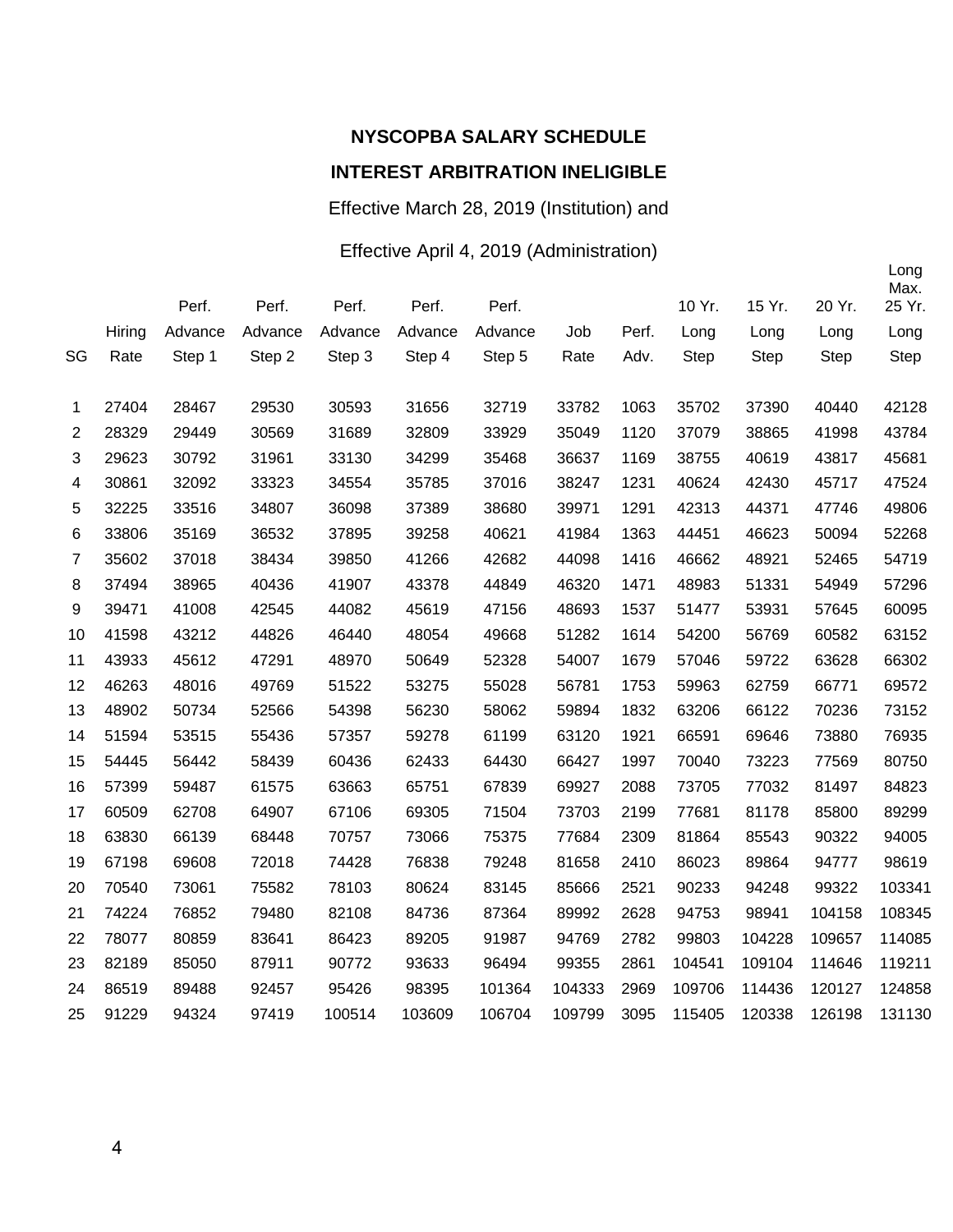Effective March 26, 2020 (Institution) and

Effective April 2, 2020 (Administration)

|                |        | Perf.   | Perf.   | Perf.   | Perf.   | Perf.   |        |       | 10 Yr. | 15 Yr.      | 20 Yr.      | Max.<br>25 Yr. |
|----------------|--------|---------|---------|---------|---------|---------|--------|-------|--------|-------------|-------------|----------------|
|                | Hiring | Advance | Advance | Advance | Advance | Advance | Job    | Perf. | Long   | Long        | Long        | Long           |
| SG             | Rate   | Step 1  | Step 2  | Step 3  | Step 4  | Step 5  | Rate   | Adv.  | Step   | <b>Step</b> | <b>Step</b> | <b>Step</b>    |
|                |        |         |         |         |         |         |        |       |        |             |             |                |
| 1              | 27952  | 29036   | 30120   | 31204   | 32288   | 33372   | 34456  | 1084  | 36414  | 38136       | 41247       | 42969          |
| 2              | 28896  | 30038   | 31180   | 32322   | 33464   | 34606   | 35748  | 1142  | 37819  | 39640       | 42836       | 44658          |
| 3              | 30215  | 31408   | 32601   | 33794   | 34987   | 36180   | 37373  | 1193  | 39533  | 41435       | 44697       | 46598          |
| 4              | 31478  | 32734   | 33990   | 35246   | 36502   | 37758   | 39014  | 1256  | 41439  | 43281       | 46633       | 48477          |
| 5              | 32870  | 34187   | 35504   | 36821   | 38138   | 39455   | 40772  | 1317  | 43161  | 45260       | 48703       | 50804          |
| 6              | 34482  | 35872   | 37262   | 38652   | 40042   | 41432   | 42822  | 1390  | 45338  | 47554       | 51094       | 53312          |
| $\overline{7}$ | 36314  | 37758   | 39202   | 40646   | 42090   | 43534   | 44978  | 1444  | 47593  | 49897       | 53512       | 55811          |
| 8              | 38244  | 39744   | 41244   | 42744   | 44244   | 45744   | 47244  | 1500  | 49960  | 52355       | 56046       | 58440          |
| 9              | 40260  | 41828   | 43396   | 44964   | 46532   | 48100   | 49668  | 1568  | 52508  | 55011       | 58799       | 61298          |
| 10             | 42430  | 44076   | 45722   | 47368   | 49014   | 50660   | 52306  | 1646  | 55282  | 57903       | 61792       | 64413          |
| 11             | 44812  | 46525   | 48238   | 49951   | 51664   | 53377   | 55090  | 1713  | 58190  | 60919       | 64903       | 67631          |
| 12             | 47188  | 48976   | 50764   | 52552   | 54340   | 56128   | 57916  | 1788  | 61162  | 64014       | 68106       | 70963          |
| 13             | 49880  | 51749   | 53618   | 55487   | 57356   | 59225   | 61094  | 1869  | 64472  | 67447       | 71643       | 74617          |
| 14             | 52626  | 54585   | 56544   | 58503   | 60462   | 62421   | 64380  | 1959  | 67920  | 71037       | 75355       | 78471          |
| 15             | 55534  | 57571   | 59608   | 61645   | 63682   | 65719   | 67756  | 2037  | 71441  | 74688       | 79121       | 82365          |
| 16             | 58547  | 60677   | 62807   | 64937   | 67067   | 69197   | 71327  | 2130  | 75181  | 78574       | 83128       | 86521          |
| 17             | 61719  | 63962   | 66205   | 68448   | 70691   | 72934   | 75177  | 2243  | 79235  | 82802       | 87516       | 91085          |
| 18             | 65107  | 67462   | 69817   | 72172   | 74527   | 76882   | 79237  | 2355  | 83501  | 87253       | 92128       | 95884          |
| 19             | 68542  | 71000   | 73458   | 75916   | 78374   | 80832   | 83290  | 2458  | 87742  | 91660       | 96671       | 100590         |
| 20             | 71951  | 74522   | 77093   | 79664   | 82235   | 84806   | 87377  | 2571  | 92035  | 96131       | 101306      | 105406         |
| 21             | 75708  | 78389   | 81070   | 83751   | 86432   | 89113   | 91794  | 2681  | 96650  | 100922      | 106243      | 110514         |
| 22             | 79639  | 82477   | 85315   | 88153   | 90991   | 93829   | 96667  | 2838  | 101802 | 106315      | 111853      | 116369         |
| 23             | 83833  | 86751   | 89669   | 92587   | 95505   | 98423   | 101341 | 2918  | 106631 | 111285      | 116938      | 121594         |
| 24             | 88249  | 91278   | 94307   | 97336   | 100365  | 103394  | 106423 | 3029  | 111903 | 116728      | 122533      | 127359         |
| 25             | 93054  | 96211   | 99368   | 102525  | 105682  | 108839  | 111996 | 3157  | 117714 | 122746      | 128723      | 133754         |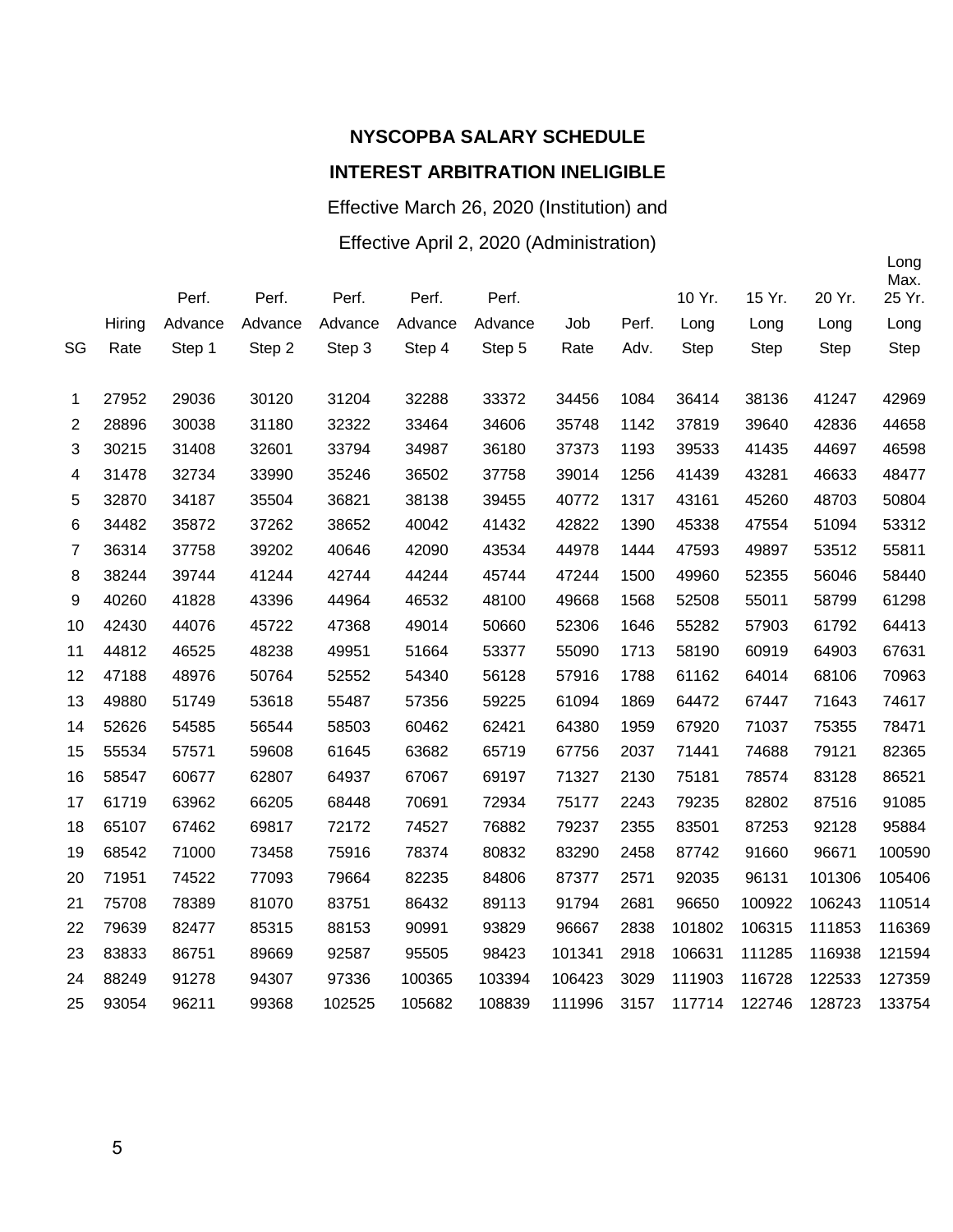Effective March 25, 2021 (Institution) and

Effective April 1, 2021 (Administration)

|                |        |         |         |         |         |         |        |       |             |             |             | Max.   |
|----------------|--------|---------|---------|---------|---------|---------|--------|-------|-------------|-------------|-------------|--------|
|                |        | Perf.   | Perf.   | Perf.   | Perf.   | Perf.   |        |       | 10 Yr.      | 15 Yr.      | 20 Yr.      | 25 Yr. |
|                | Hiring | Advance | Advance | Advance | Advance | Advance | Job    | Perf. | Long        | Long        | Long        | Long   |
| SG             | Rate   | Step 1  | Step 2  | Step 3  | Step 4  | Step 5  | Rate   | Adv.  | <b>Step</b> | <b>Step</b> | <b>Step</b> | Step   |
|                |        |         |         |         |         |         |        |       |             |             |             |        |
| 1              | 29201  | 30338   | 31475   | 32612   | 33749   | 34886   | 36023  | 1137  | 38030       | 39796       | 42983       | 44749  |
| $\overline{2}$ | 30189  | 31387   | 32585   | 33783   | 34981   | 36179   | 37377  | 1198  | 39499       | 41367       | 44646       | 46512  |
| 3              | 31570  | 32820   | 34070   | 35320   | 36570   | 37820   | 39070  | 1250  | 41284       | 43231       | 46574       | 48523  |
| 4              | 32893  | 34211   | 35529   | 36847   | 38165   | 39483   | 40801  | 1318  | 43286       | 45179       | 48609       | 50501  |
| 5              | 34351  | 35734   | 37117   | 38500   | 39883   | 41266   | 42649  | 1383  | 45098       | 47253       | 50777       | 52935  |
| 6              | 36039  | 37497   | 38955   | 40413   | 41871   | 43329   | 44787  | 1458  | 47369       | 49637       | 53266       | 55536  |
| $\overline{7}$ | 37960  | 39474   | 40988   | 42502   | 44016   | 45530   | 47044  | 1514  | 49729       | 52087       | 55788       | 58146  |
| 8              | 39982  | 41555   | 43128   | 44701   | 46274   | 47847   | 49420  | 1573  | 52212       | 54660       | 58442       | 60897  |
| 9              | 42097  | 43739   | 45381   | 47023   | 48665   | 50307   | 51949  | 1642  | 54865       | 57423       | 61308       | 63872  |
| 10             | 44371  | 46098   | 47825   | 49552   | 51279   | 53006   | 54733  | 1727  | 57785       | 60471       | 64456       | 67143  |
| 11             | 46868  | 48665   | 50462   | 52259   | 54056   | 55853   | 57650  | 1797  | 60826       | 63625       | 67709       | 70507  |
| 12             | 49357  | 51233   | 53109   | 54985   | 56861   | 58737   | 60613  | 1876  | 63939       | 66865       | 71060       | 73984  |
| 13             | 52179  | 54136   | 56093   | 58050   | 60007   | 61964   | 63921  | 1957  | 67386       | 70432       | 74737       | 77780  |
| 14             | 55057  | 57109   | 59161   | 61213   | 63265   | 65317   | 67369  | 2052  | 70997       | 74191       | 78618       | 81810  |
| 15             | 58105  | 60238   | 62371   | 64504   | 66637   | 68770   | 70903  | 2133  | 74683       | 78008       | 82550       | 85876  |
| 16             | 61265  | 63495   | 65725   | 67955   | 70185   | 72415   | 74645  | 2230  | 78594       | 82071       | 86745       | 90219  |
| 17             | 64583  | 66934   | 69285   | 71636   | 73987   | 76338   | 78689  | 2351  | 82844       | 86503       | 91335       | 94992  |
| 18             | 68137  | 70603   | 73069   | 75535   | 78001   | 80467   | 82933  | 2466  | 87303       | 91151       | 96146       | 99990  |
| 19             | 71740  | 74319   | 76898   | 79477   | 82056   | 84635   | 87214  | 2579  | 91776       | 95789       | 100929      | 104945 |
| 20             | 75311  | 78006   | 80701   | 83396   | 86091   | 88786   | 91481  | 2695  | 96254       | 100456      | 105758      | 109958 |
| 21             | 79246  | 82053   | 84860   | 87667   | 90474   | 93281   | 96088  | 2807  | 101064      | 105443      | 110899      | 115279 |
| 22             | 83368  | 86341   | 89314   | 92287   | 95260   | 98233   | 101206 | 2973  | 106468      | 111097      | 116773      | 121404 |
| 23             | 87764  | 90820   | 93876   | 96932   | 99988   | 103044  | 106100 | 3056  | 111521      | 116293      | 122087      | 126858 |
| 24             | 92393  | 95563   | 98733   | 101903  | 105073  | 108243  | 111413 | 3170  | 117031      | 121975      | 127926      | 132870 |
| 25             | 97425  | 100734  | 104043  | 107352  | 110661  | 113970  | 117279 | 3309  | 123137      | 128298      | 134427      | 139583 |
|                |        |         |         |         |         |         |        |       |             |             |             |        |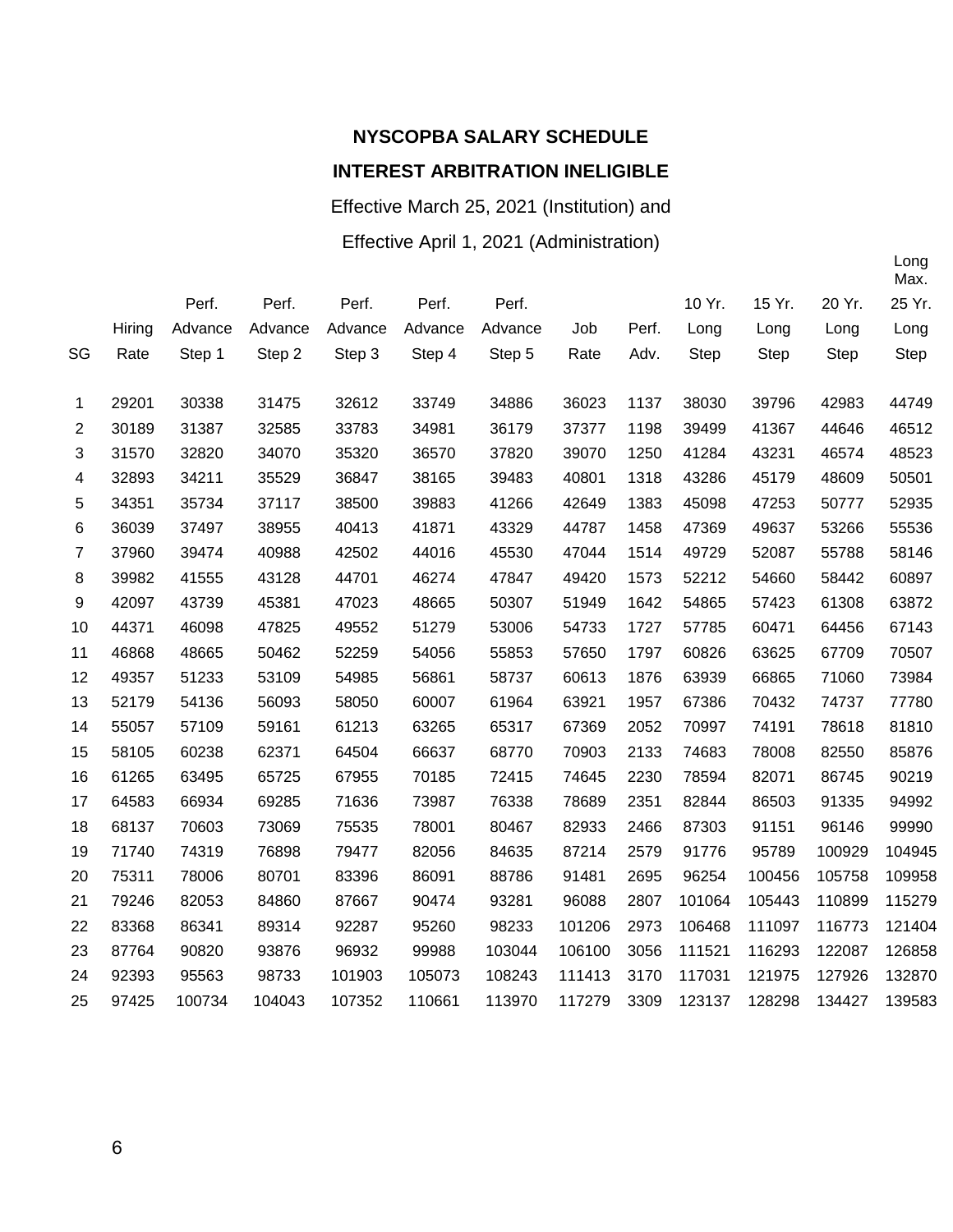Effective October 7, 2021 (Institution) and

#### Effective September 30, 2021 (Administration)

|    |        |         |         |         |         |         |        |       |             |             |        | Max.        |
|----|--------|---------|---------|---------|---------|---------|--------|-------|-------------|-------------|--------|-------------|
|    |        | Perf.   | Perf.   | Perf.   | Perf.   | Perf.   |        |       | 10 Yr.      | 15 Yr.      | 20 Yr. | 25 Yr.      |
|    | Hiring | Advance | Advance | Advance | Advance | Advance | Job    | Perf. | Long        | Long        | Long   | Long        |
| SG | Rate   | Step 1  | Step 2  | Step 3  | Step 4  | Step 5  | Rate   | Adv.  | <b>Step</b> | <b>Step</b> | Step   | <b>Step</b> |
|    |        |         |         |         |         |         |        |       |             |             |        |             |
| 1  | 29201  | 30338   | 31475   | 32612   | 33749   | 34886   | 36023  | 1137  | 38030       | 39796       | 42983  | 45249       |
| 2  | 30189  | 31387   | 32585   | 33783   | 34981   | 36179   | 37377  | 1198  | 39499       | 41367       | 44646  | 47012       |
| 3  | 31570  | 32820   | 34070   | 35320   | 36570   | 37820   | 39070  | 1250  | 41284       | 43231       | 46574  | 49023       |
| 4  | 32893  | 34211   | 35529   | 36847   | 38165   | 39483   | 40801  | 1318  | 43286       | 45179       | 48609  | 51001       |
| 5  | 34351  | 35734   | 37117   | 38500   | 39883   | 41266   | 42649  | 1383  | 45098       | 47253       | 50777  | 53435       |
| 6  | 36039  | 37497   | 38955   | 40413   | 41871   | 43329   | 44787  | 1458  | 47369       | 49637       | 53266  | 56036       |
| 7  | 37960  | 39474   | 40988   | 42502   | 44016   | 45530   | 47044  | 1514  | 49729       | 52087       | 55788  | 58646       |
| 8  | 39982  | 41555   | 43128   | 44701   | 46274   | 47847   | 49420  | 1573  | 52212       | 54660       | 58442  | 61397       |
| 9  | 42097  | 43739   | 45381   | 47023   | 48665   | 50307   | 51949  | 1642  | 54865       | 57423       | 61308  | 64372       |
| 10 | 44371  | 46098   | 47825   | 49552   | 51279   | 53006   | 54733  | 1727  | 57785       | 60471       | 64456  | 67643       |
| 11 | 46868  | 48665   | 50462   | 52259   | 54056   | 55853   | 57650  | 1797  | 60826       | 63625       | 67709  | 71007       |
| 12 | 49357  | 51233   | 53109   | 54985   | 56861   | 58737   | 60613  | 1876  | 63939       | 66865       | 71060  | 74484       |
| 13 | 52179  | 54136   | 56093   | 58050   | 60007   | 61964   | 63921  | 1957  | 67386       | 70432       | 74737  | 78280       |
| 14 | 55057  | 57109   | 59161   | 61213   | 63265   | 65317   | 67369  | 2052  | 70997       | 74191       | 78618  | 82310       |
| 15 | 58105  | 60238   | 62371   | 64504   | 66637   | 68770   | 70903  | 2133  | 74683       | 78008       | 82550  | 86376       |
| 16 | 61265  | 63495   | 65725   | 67955   | 70185   | 72415   | 74645  | 2230  | 78594       | 82071       | 86745  | 90719       |
| 17 | 64583  | 66934   | 69285   | 71636   | 73987   | 76338   | 78689  | 2351  | 82844       | 86503       | 91335  | 95492       |
| 18 | 68137  | 70603   | 73069   | 75535   | 78001   | 80467   | 82933  | 2466  | 87303       | 91151       | 96146  | 100490      |
| 19 | 71740  | 74319   | 76898   | 79477   | 82056   | 84635   | 87214  | 2579  | 91776       | 95789       | 100929 | 105445      |
| 20 | 75311  | 78006   | 80701   | 83396   | 86091   | 88786   | 91481  | 2695  | 96254       | 100456      | 105758 | 110458      |
| 21 | 79246  | 82053   | 84860   | 87667   | 90474   | 93281   | 96088  | 2807  | 101064      | 105443      | 110899 | 115779      |
| 22 | 83368  | 86341   | 89314   | 92287   | 95260   | 98233   | 101206 | 2973  | 106468      | 111097      | 116773 | 121904      |
| 23 | 87764  | 90820   | 93876   | 96932   | 99988   | 103044  | 106100 | 3056  | 111521      | 116293      | 122087 | 127358      |
| 24 | 92393  | 95563   | 98733   | 101903  | 105073  | 108243  | 111413 | 3170  | 117031      | 121975      | 127926 | 133370      |
| 25 | 97425  | 100734  | 104043  | 107352  | 110661  | 113970  | 117279 | 3309  | 123137      | 128298      | 134427 | 140083      |
|    |        |         |         |         |         |         |        |       |             |             |        |             |